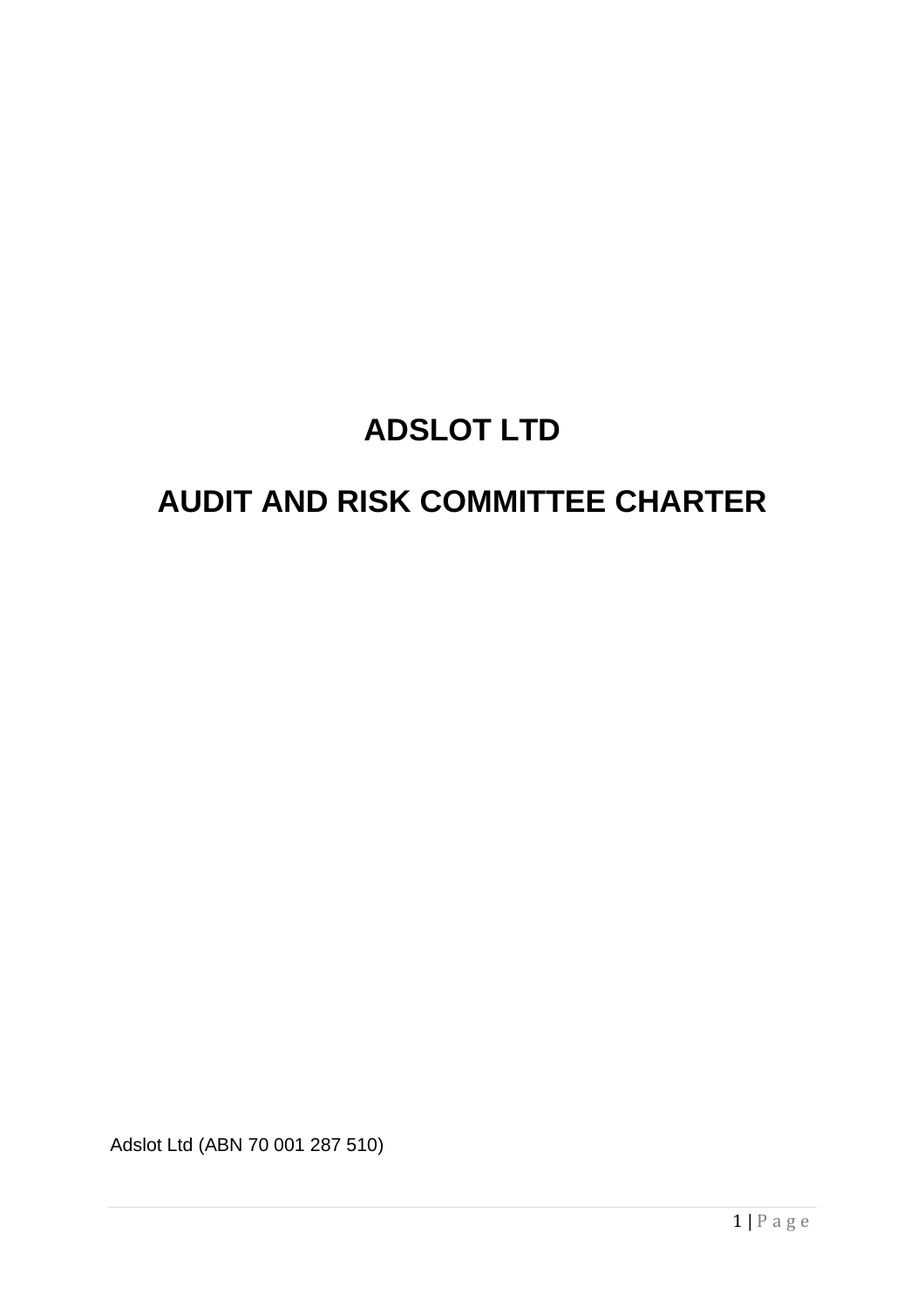## **1.0 Background**

The Board of Adslot Ltd ("the Company") has determined that the Company will follow best practice in corporate governance and establish an Audit and Risk Committee ("the Committee"). This Charter governs the scope, composition and conduct of this Committee.

Audit and Risk Committees have a key role in assisting the Board to fulfill its corporate governance objectives in relation to financial reporting, internal controls, risk management and audit.

## **2.0 Membership**

The Committee is a committee of the Board.

The Committee will be members of and be appointed by the Board of Directors. The Committee will comprise at least three members of which the majority shall be nonexecutive directors that have diverse, complimentary backgrounds. All members shall be financially literate or be made financially literate within a reasonable period of time after appointment.

The Chairman of the Committee shall be a non-executive independent director, other than the Chairman of the Board, and shall be appointed by the Board. The Chairman should have a strong finance, accounting and/or business background.

The Secretary to the Board shall be the Secretary to the Committee.

Non-Committee members may attend meetings by invitation including other directors, the Chief Executive Officer, Chief Financial Officer, external auditors and other specialists as deemed appropriate by the Committee.

Members must immediately inform the Board of any conflicts of interest that arise.

## **3.0 Committee Meetings**

The Committee will meet at least two times each year. These meetings will be to:

- a) Review and approve external and internal (if required) audit plans;
- b) Review external and internal audit reports;
- c) Review and recommend to the Board for approval Half Year and Annual Financial Report;
- d) Consider the Company's risk management and internal control systems.

Additional Committee meetings may be convened as the Chairman of the Committee considers necessary, taking in to account requests from any member.

A quorum for meetings will be two members.

## **4.0 Purpose**

The primary purpose of the Committee is to provide assistance to the Board in fulfilling its corporate governance and oversight responsibilities in relation to the Company's financial reporting, internal control structure, risk management systems and the internal and external audit functions.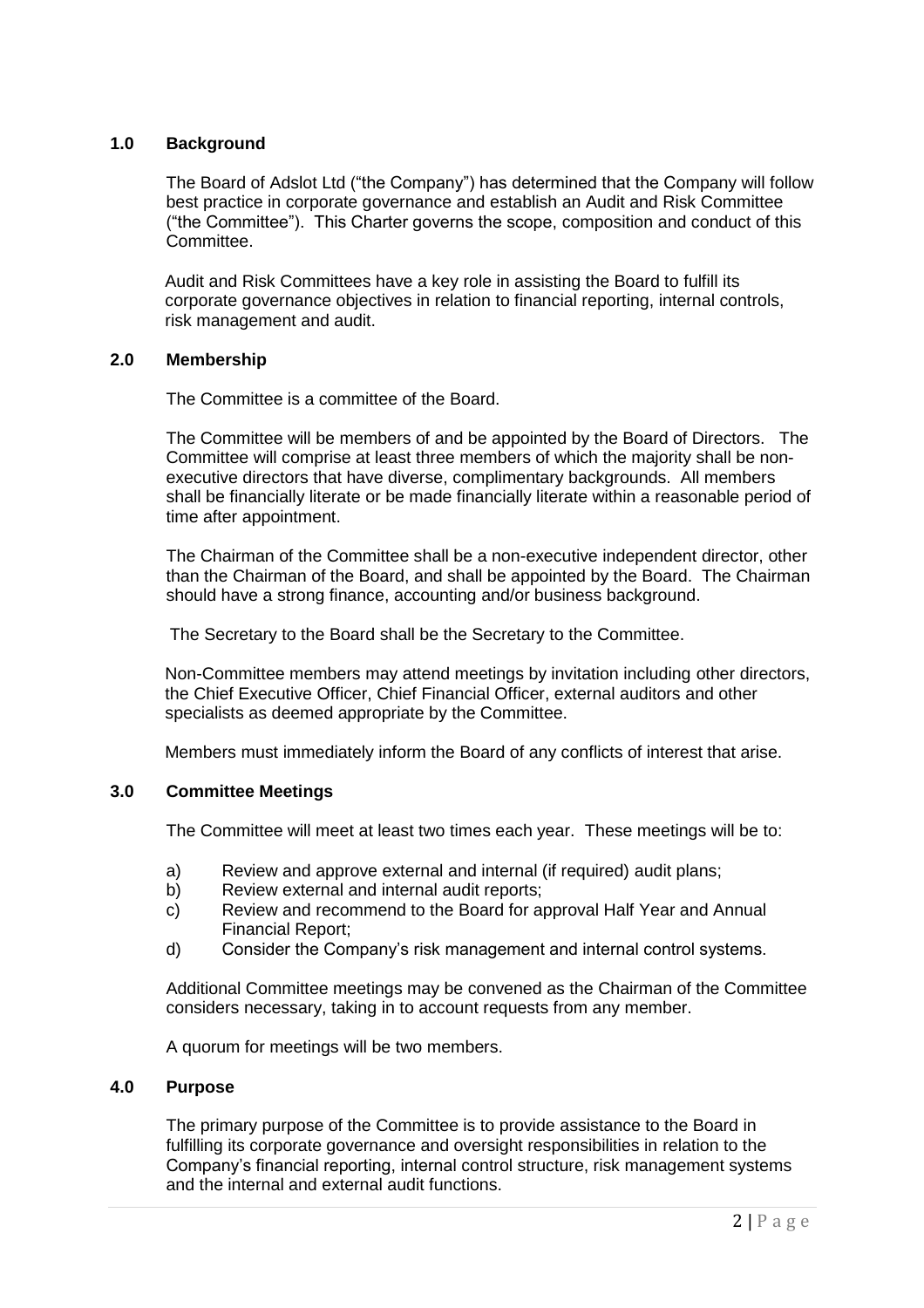The Committee will ensure that it understands the Company's business, structure, controls and types of transactions in order to adequately assess the risks faced by the Company in its internal and external operating environments.

## **5.0 Duties and Responsibilities**

The duties and responsibilities of the Committee shall include the following:

#### **5.1 Financial Reporting**

The primary responsibility of the Committee is to oversee the Company's financial reporting process on behalf of the Board and report the results of its activities to the Board. The Board of Directors has ultimate responsibility for the Company's financial reports, including the appropriateness of the accounting policies and principles used by the Company.

The Committees specific duties include the following:

- a) reviewing and assessing the adequacy and effectiveness of the Company' internal controls including the accounting and financial controls;
- b) reviewing the accounting policies adopted by management and ensuring appropriate application of Australian accounting standards with particular attention to significant changes to accounting policies and practices, major areas requiring judgment, material audit adjustments and related party transactions.
- c) reviewing and approving published financial statements, including the annual statutory financial statements and the ASX Appendices at both half year and full year, prior to submission to the Board for approval.
- d) reviewing and approving other externally published financial information that requires approval by the Board;
- e) reviewing all representation letters signed by Management to ensure that the information is complete and appropriate.

## **5.2 External Audit**

Facilitating the external audit process, both in planning and reporting, and addressing issues raised by the external auditors including:

- a) obtaining engagement letters from the auditors, covering both half yearly ASX reporting and full year ASX and statutory reporting, which confirm the acceptance of appointment and the objective and scope of their work;
- b) reviewing the auditors fee and ensuring that a comprehensive and complete audit is being conducted for the agreed fee;
- c) reviewing the auditors independence including the appropriate rotation of the lead external audit engagement partner;
- d) reviewing the effectiveness and performance of the auditors from time to time including satisfying themselves that the auditor has sufficient relevant expertise to audit the Company; and
- e) recommending to the Board, when required, the appointment and replacement of external auditors.

The Committee will provide sufficient opportunity for the external auditors to meet privately with the Committee, without the presence of Management, to discuss any issues or concerns warranting the Company's attention. This should occur on at least an annual basis.